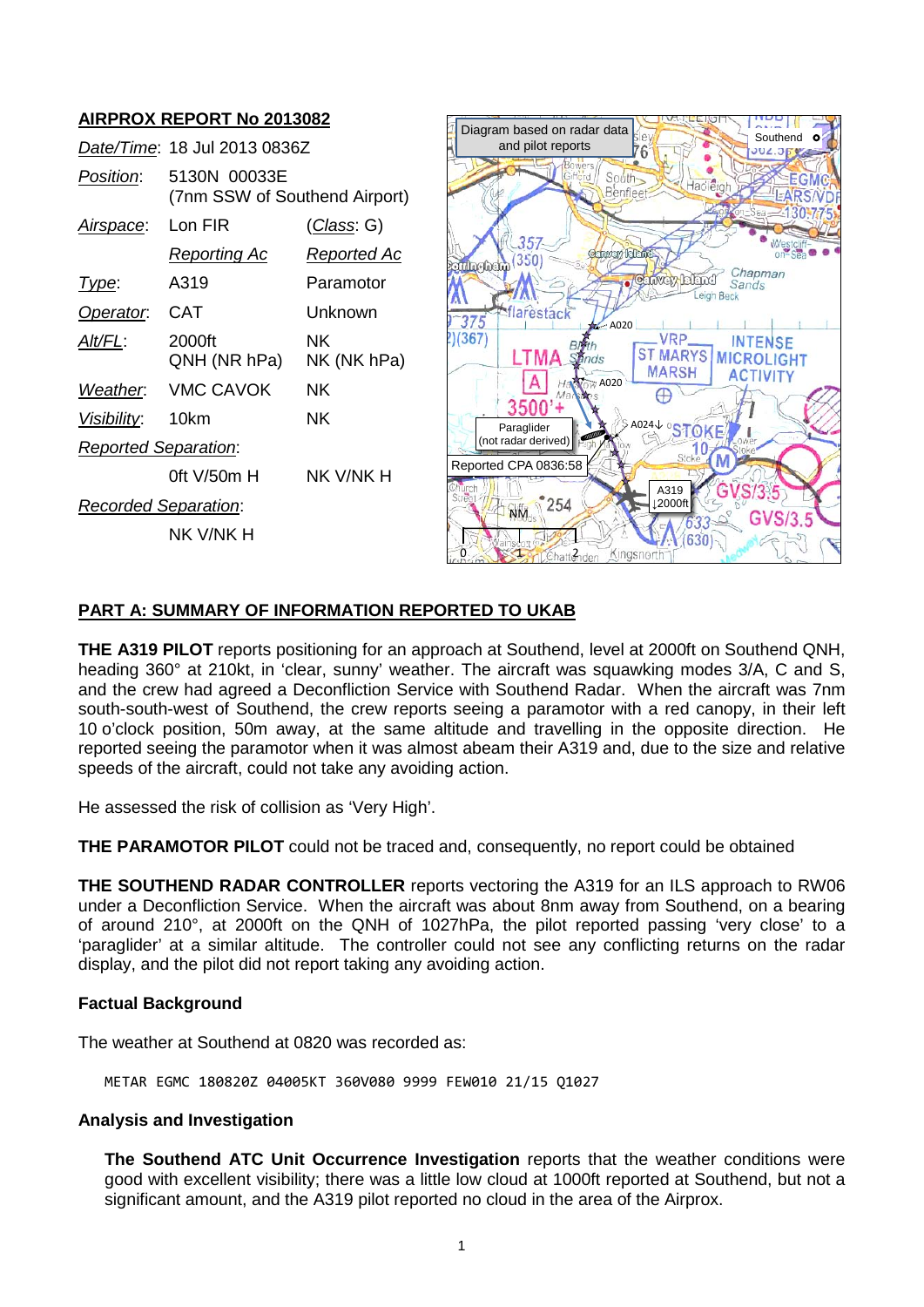Southend Radar had identified the A319 using Mode-S and had confirmed that no unknown returns were present on his radar display; replay of the radar recording of the incident supports this. The A319 was vectored initially on a heading of 350° for right base to RW06, between 2 other transiting aircraft that were identified and receiving a service. Southend Radar then turned the A319 left by 15° onto a heading of 335°. The A319 was provided with a Deconfliction Service; the normal deconfliction minima that ATC seek to achieve from unknown traffic are 3000ft vertically or 5nm laterally. However, because the paramotor was neither known, nor showing on the radar display, ATC intervention was not possible and the A319 pilot was not given any warning of the conflicting traffic - it was not possible for the controller to pass either traffic information or avoiding action on an aircraft that was not being presented on the radar.

Stoke microlight site is near to Southend and, within 45 minutes of the Airprox, Southend ATC had spoken to the owner, who confirmed that they had no para-gliders or para-motors based there, and nothing had yet flown from them that day.

The radar recording was analysed and, whilst several intermittent primary contacts could be seen over a long time-scale, none of them could be correlated with the A319 pilot's report. The Unit asked their technical staff and the radar manufacturer to investigate the performance of their radar with a view to improving its performance against small targets.

**The Radar Manufacturer** reports that the paramotor was probably detected for a short period of time at the raw-radar plot data level, but that it was probably too small to be detected consistently by the radar. In order to reduce false radar returns produced by clutter, the equipment has a tracker filter, which removes raw-radar plots having a speed of less than 40kt. It is likely therefore that the raw-radar plot data did not generate a track on the radar display due to the low detection rate cause by the paramotor's very small radar cross-section and its low speed.

#### **Southend Unit Recommendations:**

*Recommendation 1: Southend ATE should re-engage with the radar manufacturer to see if any*  further optimisation of the PSR elements of the radar can be done to enhance chances of *detection of very small/slow targets, particularly in areas of known Airprox concern.* 

*Recommendation 2: Southend Airport continues to seek to obtain CAS as soon as possible in order to provide better protection for aircraft flying instrument flight procedures into and out of Southend.*

*Recommendation 3: Southend Airport to ask regular commercial operators to re-iterate to their pilots operating at Southend that not all smaller/slower targets will be detected by modern radar systems.*

[UKAB Note 1: These recommendations are not necessarily the view of the UK Airprox Board].

**CAA ATSI** reports that they had access to Southend RTF, area radar recordings, together with the written reports from the Southend controller, ATSU and A319 pilot. The A319 was operating an IFR flight inbound to Southend Airport and was in receipt of a Deconfliction Service from Southend Approach.

The paramotor was untraced, very likely operating VFR, and not in receipt of an air traffic service.

At 0835:03, the A319 was 13.1nm south-southwest of Southend Airport. The A319 pilot contacted Southend Radar and reported descending to 3000ft on a northerly heading. The controller passed traffic information regarding a PA28, co-ordinated at 2000ft in the A319's 1 o'clock at 2.5nm. A Deconfliction Service was agreed, and the A319 pilot reported visual with the traffic. The A319 was then turned left onto a heading of 350°.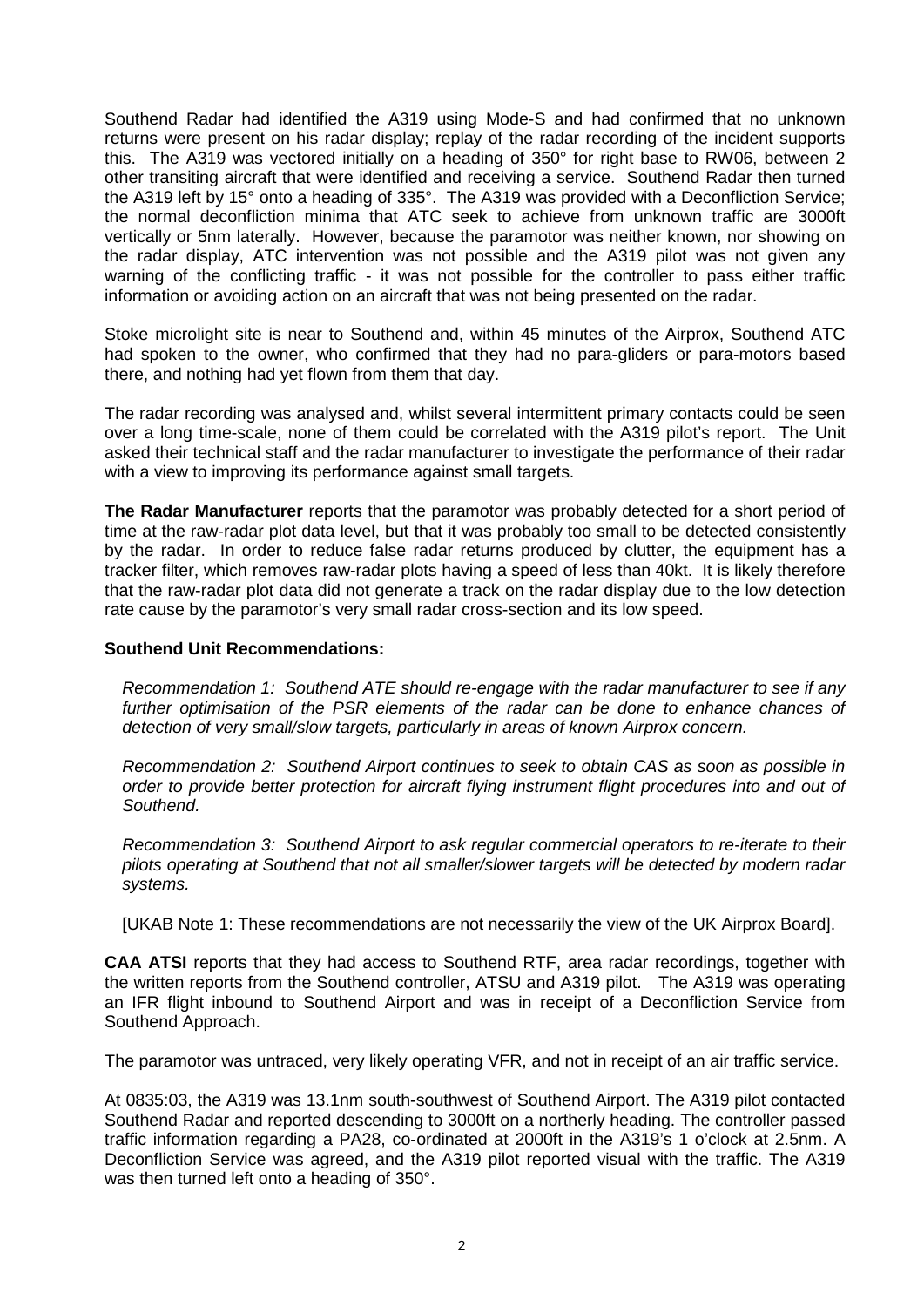At 0836:00 the A319 had passed abeam the south-bound PA28 and was instructed to descend to an altitude of 2000ft, with a left turn onto a heading of 335° for base leg.

At 0836:50 the Radar controller passed traffic information regarding another PA28:

Radar: *"* [A319)c/s] *traffic left er ten o'clock correction half past nine five and a half miles passing well down your left hand side is a piper arrow two thousand feet"*

A319: [0837:00]*"That's understood we've just had some kind of erm a para-glider or something like that passing very very close to our left hand side* [A319)c/s]*"*

Radar: *"Roger nothing ob- seen on radar are you happy to continue on that track"*

A319: *"Er affirm he's passed us now but it was very close* [A319)c/s]*".*

At 0837:33 the A319 was given a closing heading for the localiser and continued with the approach without further incident.

The controller reported that there were no unknown returns shown in close proximity to the A319 at the time of the Airprox, and this was confirmed by a replay of the ATSU radar recording.

CAA ATSI completed an analysis of the area radar recordings, which did show a probable intermittent contact that appeared 20 seconds after the Airprox. This contact appeared 0.25nm left of the A319's radar trail history and was shown for two sweeps of the radar followed by a final trace at 0837:58 before the contact faded from radar, as shown in figure 1.



Figure 1 – Swanwick MRT at 0837:58 (UKAB Note: CPA label should read 0836:58)

By measuring the distance (0.3nm) between the returns at 0837:18 and 0837:58 (40seconds), the ground speed of the unknown contact was calculated as 27knots. At this speed the contact would have travelled 0.15nm since the time of the Airprox. This is shown on Figure 1 above and, at CPA, the unknown contact was estimated to be around 0.1nm (185m) to the left of the A319 [UKAB Note 2: this measurement is subject to uncertainty in radar return display inaccuracies and should not be considered as definitive].

After the Airprox, the ATSU initiated tracing action but the paramotor remained untraced.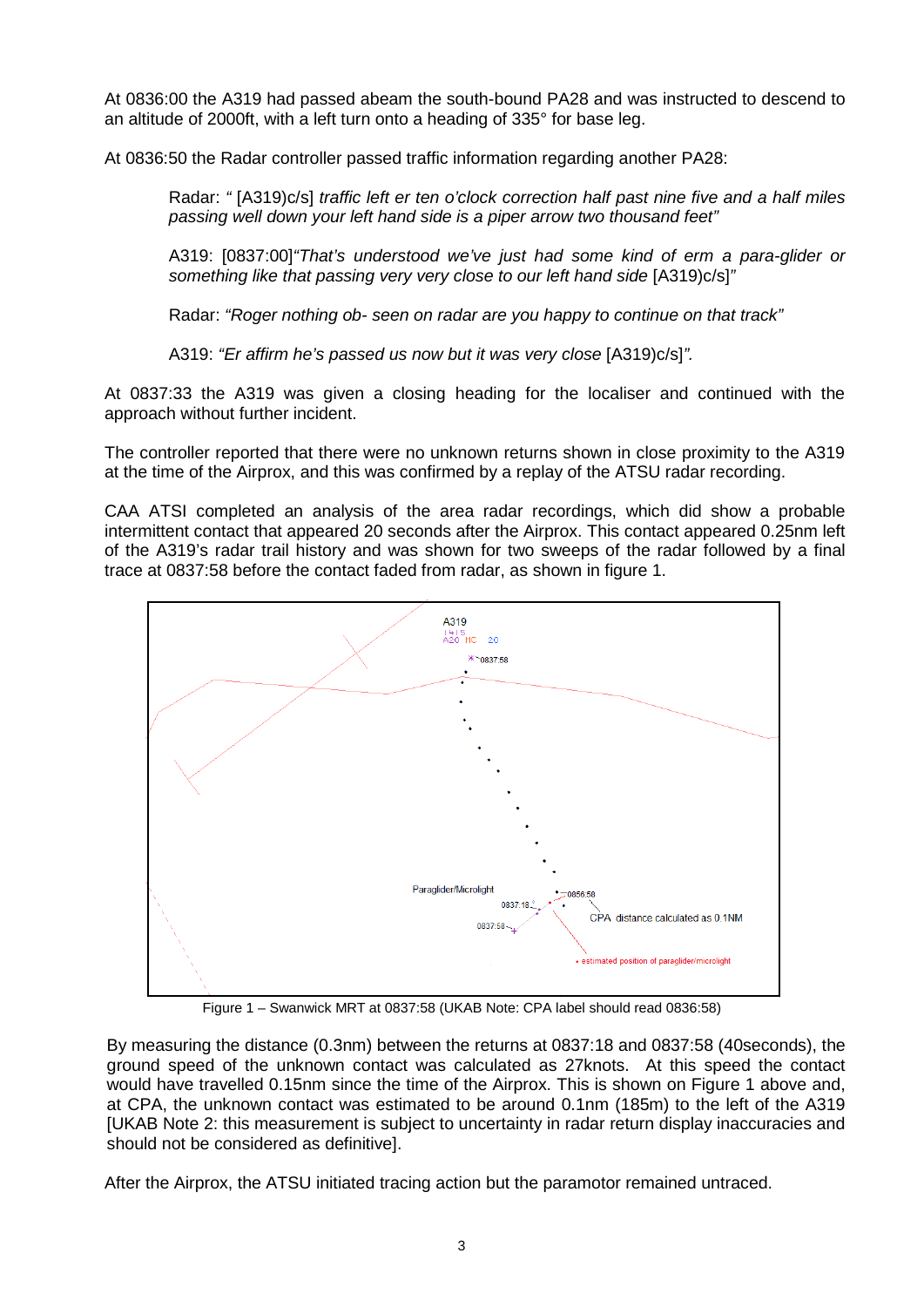The ATSU, in consultation with the radar manufacturer, reported that the unknown paramotor was too small in terms of radar cross-section, and was travelling too slowly to be displayed by Southend Radar. The radar processing system 'tracker' filter removes raw-radar plots having a speed below 40 knots in order to reduce the false alarm clutter. The calculated ground speed of the unknown contact was 27 knots. The Southend radar detection system is approved and compliant with the requirements of CAP670 ATS Safety Requirements.

Following increased operations from Southend since April 2012, London Southend Airport has undertaken a formal consultation (conducted between 20 September 2013 to 19 December 2013) to seek to re-establish Controlled Airspace around Southend Airport.

**ATSI Analysis**: The A319 was in receipt of a Deconfliction Service; a surveillance-based service under which controllers will provide surveillance-derived traffic information. However, the avoidance of other traffic is ultimately the pilot's responsibility and the provision of the service is constrained by the unpredictable nature of the environment.

Because of the paramotor's small radar cross-section and slow speed it was not displayed by the Southend Radar system. As a result there was no specific surveillance-derived information regarding the paramotor, and the Southend Radar controller was not able to provide tactical deconfliction advice or warning to the A319 pilot.

Within Class G airspace, regardless of the service being provided, pilots are ultimately responsible for collision avoidance

### **Summary**

The Airprox occurred at 0836:58, 8.4nm south-west of Southend Airport, within Class G airspace, between an A319 and an untraced paramotor. The unknown paramotor was too small and too slow to be displayed by the Southend Radar system and, in the absence of surveillance-derived information, the Southend radar controller was therefore unable to provide any deconfliction advice.

#### **PART B: SUMMARY OF THE BOARD'S DISCUSSIONS**

Information available included a report from the crew of the A319, transcripts of the relevant RT frequencies, radar photographs/video recordings, a report from the air traffic controller involved and a report from the ATC operating authority.

The Board noted that the Airprox occurred in Class G airspace, for which see-and-avoid was the primary method of collision avoidance. Both aircraft were equally entitled to be in that location, and therefore the pilots shared equal responsibility for collision avoidance. Notwithstanding, the Board observed that the paramotor pilot had probably been unwise to position himself at 2000ft so close to the approach track for Southend's active RW06, and at a location which would have been frequented by aircraft routing to Southend for IFR approaches. The gliding member concurred, and opined that the positioning of the paramotor possibly indicated a low-level of aviation awareness by its pilot. Unfortunately, because the paramotor pilot could not be traced, the Board were unable to explore further this aspect. As an aside, the Board also noted that the fact that the pilot had not come forward himself (after what must have been a frightening event), was an additional indicator as to his likely inexperience in aviation matters.

The airline members stated that, in this case, TCAS would not have been able to provide protection because the paramotor would not have been equipped with an SSR transponder or other electronic conspicuity aid. They also commented on the difficulty of seeing such small aircraft, especially from the cockpit of a much faster moving large airliner. The Board were informed that paramotor pilots do not require a licence to fly, although they are still required to comply with the Rules of the Air. The British Hang Gliding and Paragliding Association (BHPA) oversees pilot and instructor training standards for Free Flying, which includes the operation of paramotors, but there is no requirement for a paramotor pilot to join the BHPA. Although it was not possible to determine for this particular